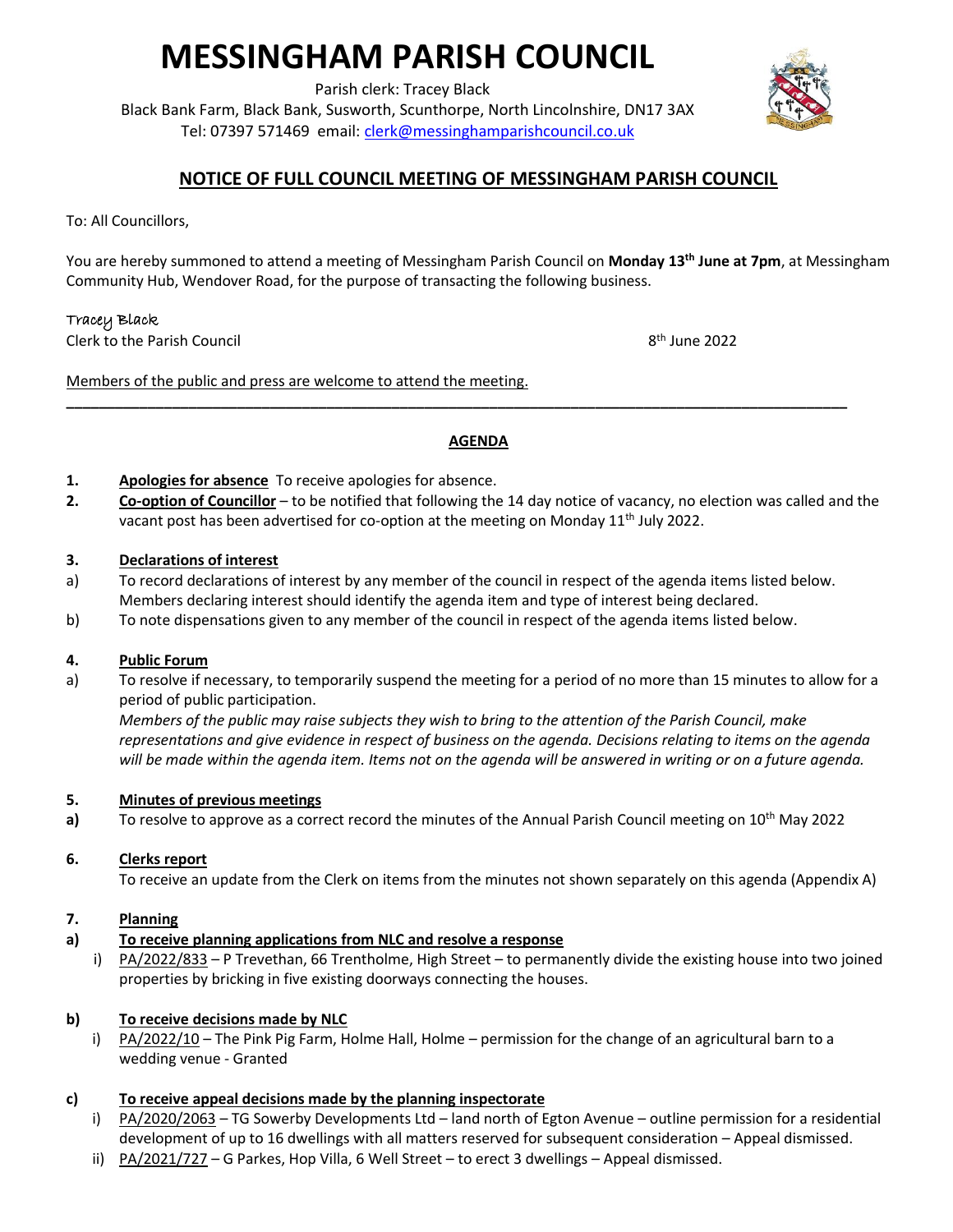- **8. Finance**
- **a) Payments** to review and approve monthly payments. *See Appendix B*
- **b) Receipts** to note receipt of income. *See Appendix C*
- **c) Electricity contract** 3 year contract for Holme Meadow; Northfield Road; War Memorial due to expire on 11/8/22. To consider authority to Clerk to agree best price contract.
- **d) NLC devolved grass cutting** for Messingham; Holme; East Butterwick; Manton to receive NLC offer and consider acceptance to extend arrangement for further 3 years.
- **e) Passwords & PINS –** Chairman to receive and confirm acceptance of sealed details.
- **9. General items of business**
- **a) To review policies and procedures** (Appendix E)
- **b) Horticultural Show** 3 September 2022 to consider involvement of the organisation of the Horticultural Show.
- **10. Community Hub** To receive any updates
- a) **Food Safety update** to receive update following inspection.
- b) **Scale of Charges Min17b** to consider Scale of Charges for hire of the Community Hub for non-village hire.
- **11. Leisure & Recreation items**
- **a) Play Area proposal at Butterwick Road** to receive the NLC pre-application planning response from NLC for rustic play-area at Allotment site and consider action.
- **b) Holme Meadow Recreation field** to discuss the facilities.
- **12. Ridge Ward Councillor report -** To receive a report from Ridge Ward Councillors on NLC activities.
- **13. Police matters / Neighbourhood Action Team (NAT) / Office of Police & Crime Commissioner (OPCC) reports**
- **14. Councillor reports** To receive reports from Councillors / Clerk on meetings attended representing Parish Council.

## **15. Correspondence for discussion/decision**

- a) A Longmate to receive the following concerns and consider action.
	- i) speed of vehicles at Northfield Road playing field from car park to pavilion.
	- ii) speed of vehicles at Holme Meadow recreational field entrance and Northfield Road playing field entrance
	- iii) safety concerns of children walking to and from school

## **16. Correspondence for information**

- a) To note correspondence received for information. *See Appendix D*
- b) To note any correspondence received after the agenda was posted.
- **17. Village complaints/compliments**  To receive and consider any Village complaints and compliments.

## **18. Date/Time/Venue of Next Meeting**

- a) To confirm date and time of the next Allotment Advisory committee meeting.
- a) To confirm date and time of the Full Parish Council meeting on Monday 11<sup>th</sup> July 2022 at 7pm.
- **19. To consider the exclusion of the press and public for the following items of business in accordance with the Public Bodies (Admission to meetings) Act 1960 s1(2) due to the confidential nature of the items of business to be discussed.**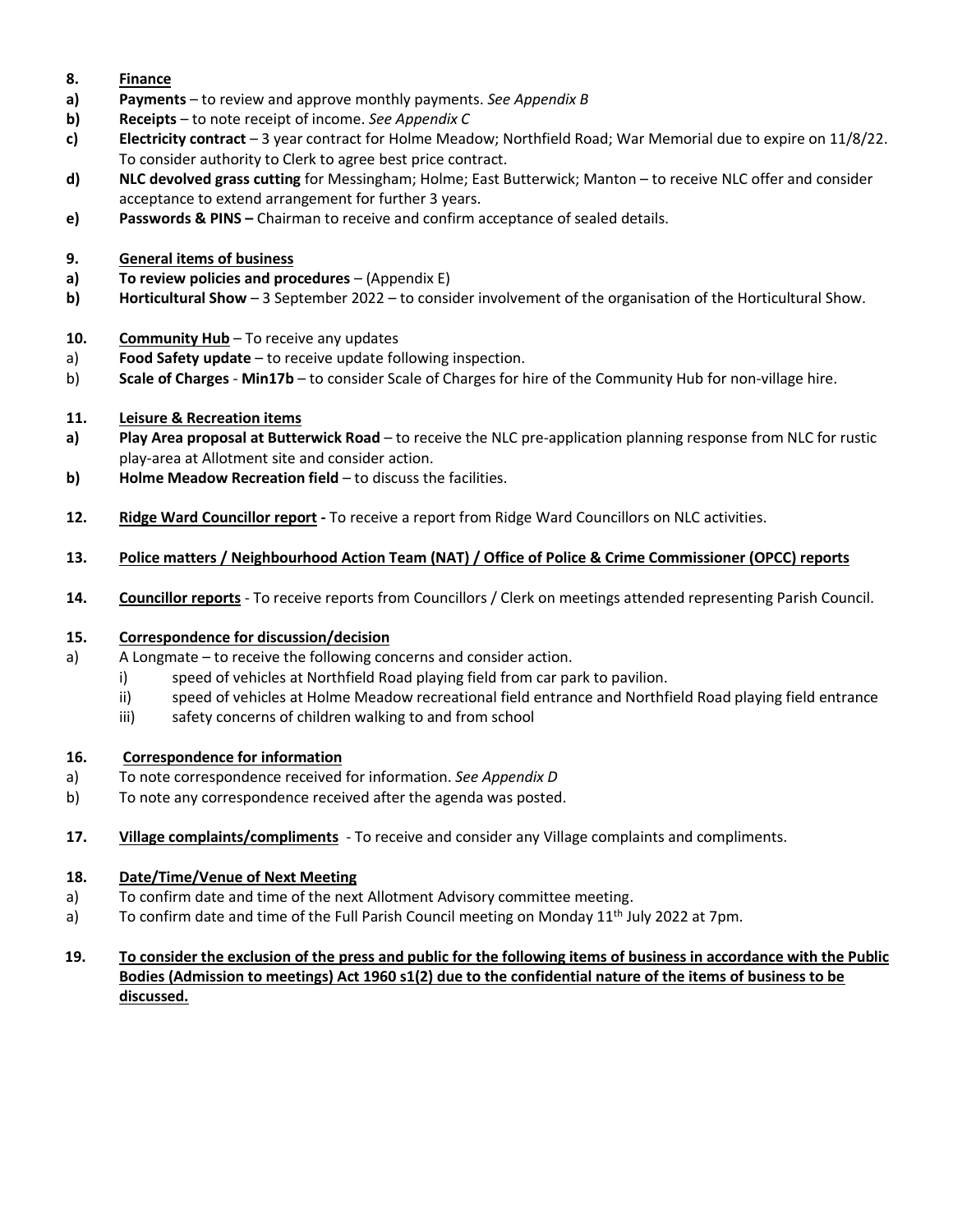## **Clerk's Report** – **Appendix A**

Min 24a – Park View – NLC advised work to take place Autumn 2022. Min 24b – Football coaching on Holme Meadow – to receive update.

#### **Accounts - To be passed for Payment – Appendix B**

| <b>Ref</b> | Date    | Payee                             | <b>Details</b>                           | Vat      | <b>Total</b> | <b>Method</b> |
|------------|---------|-----------------------------------|------------------------------------------|----------|--------------|---------------|
| 37         | 17/5/22 | Wave                              | Water - Holme Meadow recreation field    | 0        | 10.77        | dd            |
| 38         | 17/5/22 | Wave                              | Water - Allotments                       | $\Omega$ | 55.55        | dd            |
| 39         | 17/5/22 | Wave                              | Water - Allotments                       | $\Omega$ | 9.52         | dd            |
| 40         | 20/5/22 | <b>British Gas</b>                | Electric - MUGA                          | 0.40     | 8.30         | Dd            |
| 41         | 25/5/22 | <b>British Gas</b>                | Electric - War Memorial                  | 0.35     | 7.40         | dd            |
| 42         | 25/5/22 | <b>British Gas</b>                | Electric - Holme Meadow Recreation field | 0.74     | 15.51        | dd            |
| 43         | 13/6/22 | Three.co.uk                       | Clerk mobile                             | 0        | 6.28         | dd            |
| 44         | 14/6/22 | <b>Information Commissioners</b>  | Annual data protection fee               | 0        | 40.00        | dd            |
|            |         | Office (ICO)                      |                                          |          |              |               |
| 45         | 15/6/22 | <b>Sissons Gardening Services</b> | Gardening contract                       | 0        | 544.44       | online        |
| 46         | 15/6/22 | Gainsborough Pest & Environ.      | Mole control contract                    | 0        | 80.00        | online        |
| 47         | 15/6/22 | N Drinkall                        | Handyman services                        | 0        | 241.00       | online        |
| 48         | 15/6/22 | MKS Groundcare Ltd                | Grass cutting contract                   | 220.00   | 1320.00      | online        |
| 49         | 15/6/22 | MKS Groundcare Ltd                | Verge cutting contract-Messingham        | 179.60   | 1077.60      | online        |
| 50         | 15/6/22 | No Worries Cleaning Services      | Contract Cleaning - Community Hub        | 36.00    | 216.00       | online        |
| 51         | 15/6/22 | <b>Websters Nursery</b>           | Summer bedding plants                    | 0        | 1461.80      | online        |
| 52         | 15/6/22 | Messingham Cricket Club           | Precept grant                            | $\Omega$ | 1500.00      | online        |
| 53         | 15/6/22 | T Black - Clerk reimbursement     | Zoom - May Parish Council meeting        | 2.40     | 14.39        | online        |
|            |         |                                   | Wilko $-10$ additional plates            | 2.08     | 12.50        | online        |
| 54         | 15/6/22 | Salaries & wages                  | See separate schedule                    | 0        | 1378.02      | online        |
|            | 30/6/22 |                                   |                                          |          |              |               |
| 55         | 20/6/22 | <b>British Gas</b>                | Electric - MUGA                          | 0.41     | 8.55         | dd            |

# **Monies Received – Appendix C**

| Ref. | Date    | <b>Received from</b> | <b>Details</b>                 | Amount  | Method |
|------|---------|----------------------|--------------------------------|---------|--------|
| 12   | 9/5/22  | Craft Group          | Community Hub use (6 weeks)    | 39.00   | cash   |
| 13   | 12/5/22 | HMRC                 | VAT 2021/22 repayment          | 8951.54 | online |
| 14   | Mav     | Various              | Allotment annual rent – online | 168.00  | Online |
| 15   | Mav     | Various              | Allotment Annual rent - cheque | 24.00   | Cheque |

**Correspondence for information – Appendix D**

NLC – Forthcoming meetings

ERNLLCA – newsletter, circulated on receipt